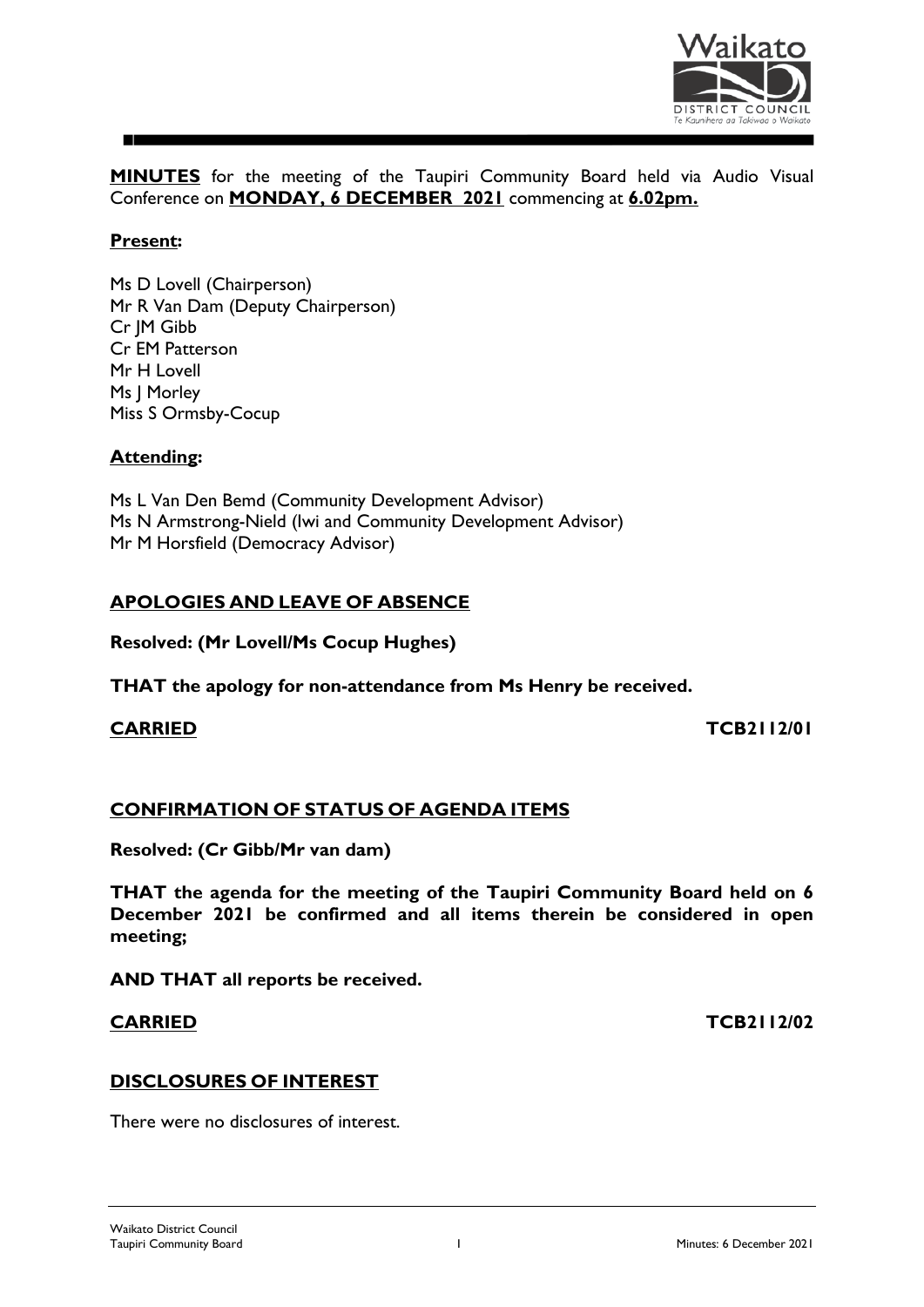# **CONFIRMATION OF MINUTES**

### **Resolved: (Cr Patterson/Mr Lovell)**

**THAT the minutes for a meeting of the Taupiri Community Board held on Tuesday, 26 October 2021 be confirmed as a true and correct record.**

**CARRIED TCB2112/03**

### **REPORTS**

### Discretionary Fund Report to 17 November 2021 (TABLED) Agenda Item 6.1

The report was received *[TCB2112/02 refers]* and the following discussion was held:

- AED defibrillator The defibrillator was serviced on 2 December 2021. The payment will need to be paid with urgency.
- The defibrillator was donated by the Taupiri Squash Club.
- The battery will expire in March 2022, however Heartsaver will replace the battery at cost. The Board will pay for the \$10 courier fee when the battery is sent.
- Discussion regarding roll-over of discretionary funding. Community Board will take responsibility for their discretionary funding going forward.

### **Resolved: (Ms Lovell/Cr Gibb)**

**THAT the Taupiri Community Board approves an allocation from their Discretionary Fund:**

- **to Heartsaver NZ Limited**
- **for the amount of \$154.22 (inc GST)**
- **towards the cost of servicing the Taupiri Community AED defibrillator.**

**CARRIED TCB2112/04**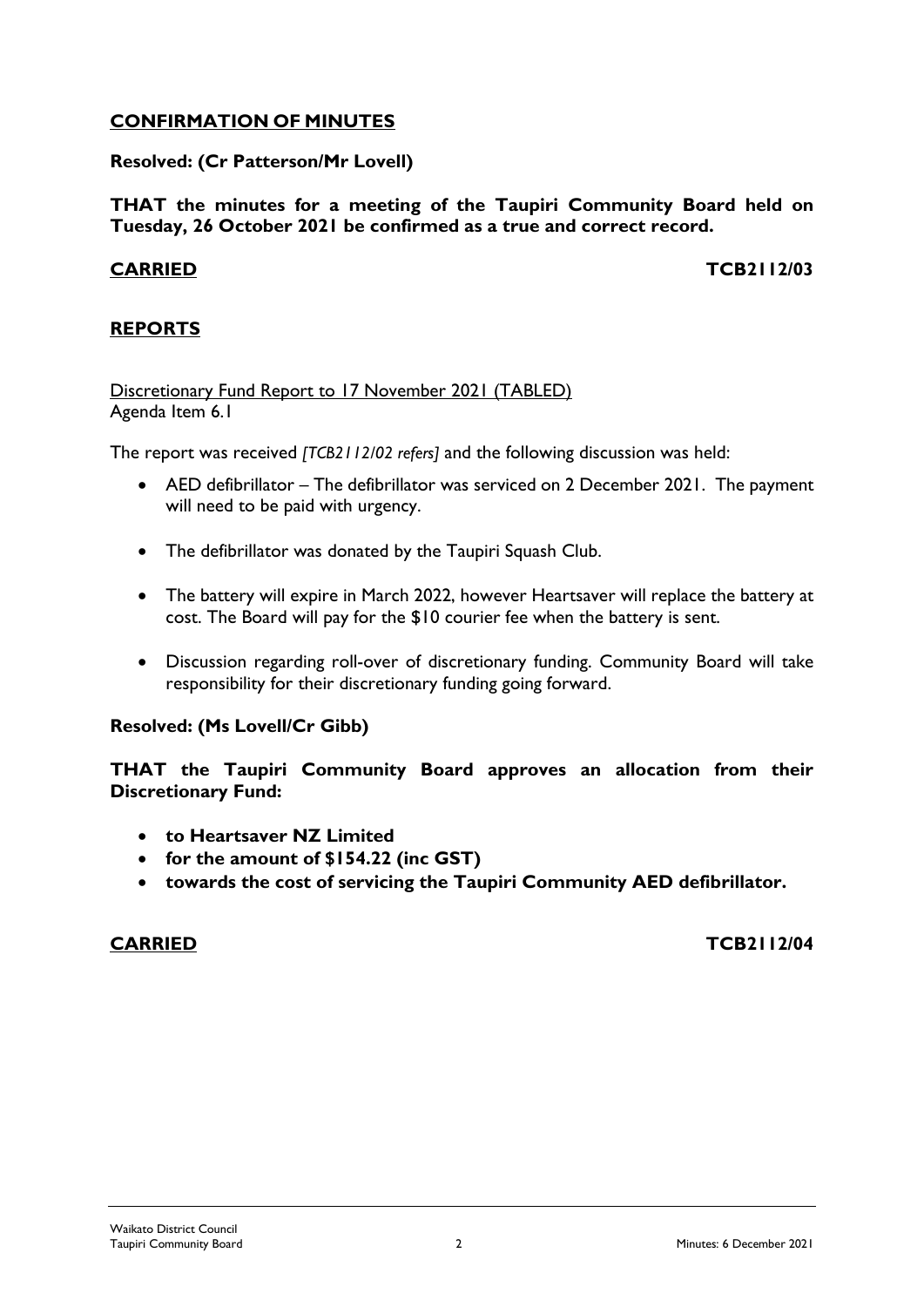### Taupiri Works and Issues Report Agenda Item 6.2

The report was received *[TCB2112/02 refers]* and the following discussion was held:

*Community Plan –* The project was ongoing and the Community Trust needs to be established before proceeding further with the Community Plan.

*WEL Green Boxes* – The project will be deferred till early 2022 due to COVID. Chorus had given permission for the mural on the Chorus building. Chorus would like to see the finalised design first but work was needed for what the mural will be and who will need to be consulted. Chorus will donate the graffitti guard for the mural.

*Developments in Taupiri* – Possibility of a development on the former butchers site on Te Putu St. Ms Morley confirmed she had spoken to the developers and that homes will be built on the site with the chance of a small supermarket being placed there. Bowling Club was looking to subdivide a portion of their land.

*Te Putu Street Rail Bridge Painting/Wooden Railings* – The work will not proceed until after March 2022. Staff were still waiting to hear feedback from Kiwirail for a works permit. Waikato District Alliance were aware that repairs were needed but it was noted that there were no health and safety issues with the bridge.

*Taupiri School – Community Gardens Improvements and Picnic Tables –* Huntly Menzshed were only going back to work in the orange alert level. Taupiri School had written to the Menzshed with the aim of beginning work at the beginning of Term 1, 2022.

*Youth Advisor-* Can be removed from the Works and Issues report.

### **ACTION**: Youth Advisor section of the Works and Issues Report to be removed.

*Neighbourhood Support –* Information had been passed onto Mr Smith from Neighbourhood Support. No funding requests had been received from Mr Smith. Council was looking at organising a hui with Police and the community boards across the district.

*Google Maps –* Community Development Advisor wrote to LINZ. LINZ had nothing to do with updating Google Maps and noted it was a Google issue to update their maps.

*Taraheke Dr Stormwater Drain Cover* – Mr Lovell had contacted the project manager and was informed that the drain cover had to remain in place due to resource consent conditions while works were place. No timeline was provided for the removal of the drain covers. Flooding had been an issue on the street.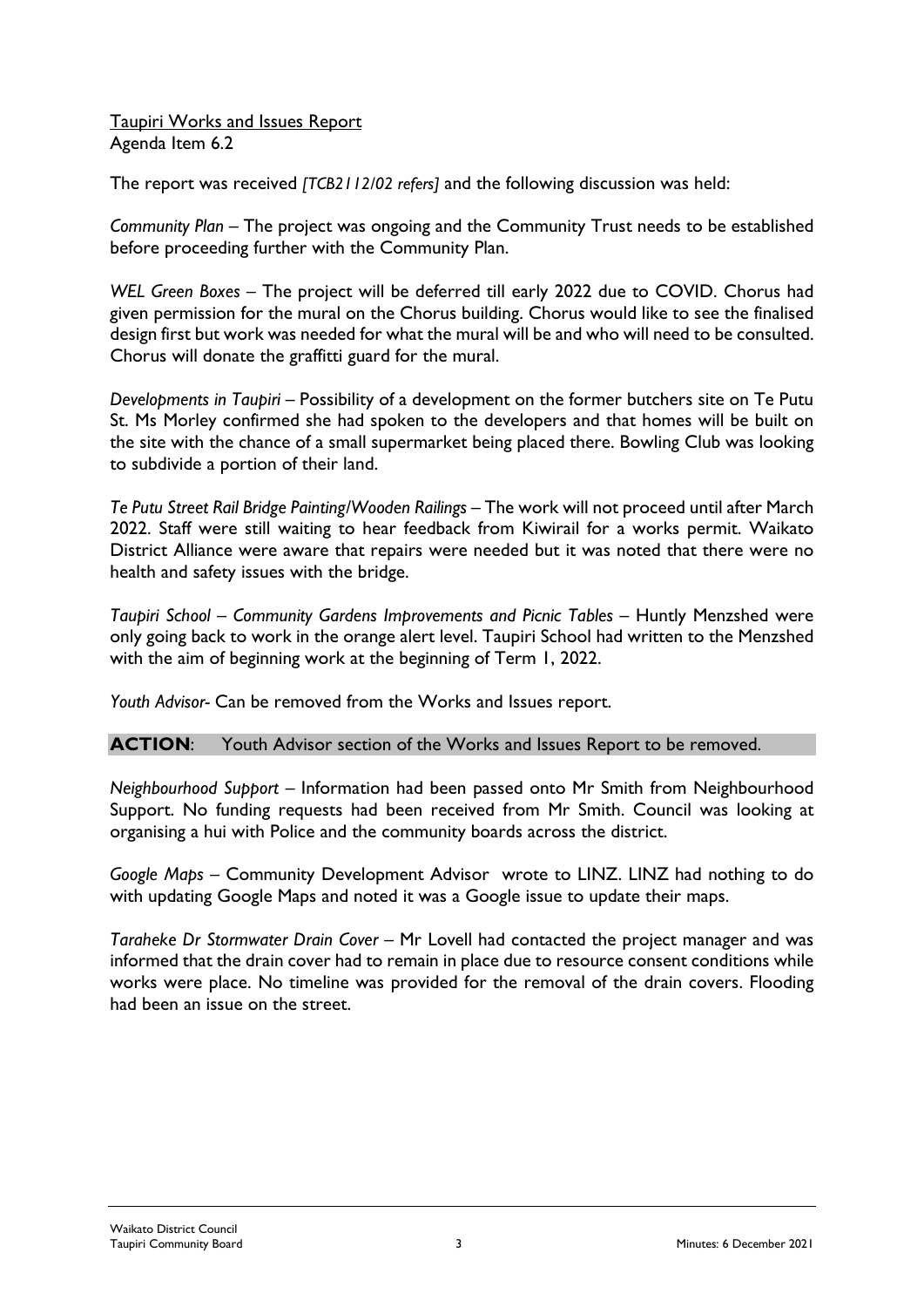Schedule of Meetings Agenda Item 6.3

The report was received *[TCB2112/02 refers]* and no discussion was held.

# **Resolved: (Cr Gibb/Cr Patterson)**

# **THAT the Taupiri Community Board continues to hold its meetings at 6.00pm on a six-weekly cycle in 2022, on the following dates:**

- **Monday, 14 February**
- **Monday, 28 March,**
- **Monday, 9 May,**
- **Monday, 20 June,**
- **Monday, 1 August, and**
- **Monday, 12 September.**

### **CARRIED TCB2112/04**

### Chairperson's Report Agenda Item 6.4

The Chair gave a verbal report and answered questions from the Board.

- Vaccine Passport Vaccines passes were now required to stay at the Lake Hakanoa and Raglan Campgrounds and Board meetings
- There was a single case of COVID in Taupiri and the individual self-isolated. Important that the Board sets an example by mask wearing.
- Kainui Tennis Courts Maintenace work was underway in December 2021.
- The Heritage Review, Speed Limit, Dog Control Policy and Easter Trading Bylaw reviews were open for public consultation. The Chair encouraged the board to make submissions. The Dog Control Policy review proposed to limit owners to two dogs on rural properties (not including working dogs).
- Christmas Cards will not be distributed this year.
- The Chair noted her thanks for the support of the board and staff.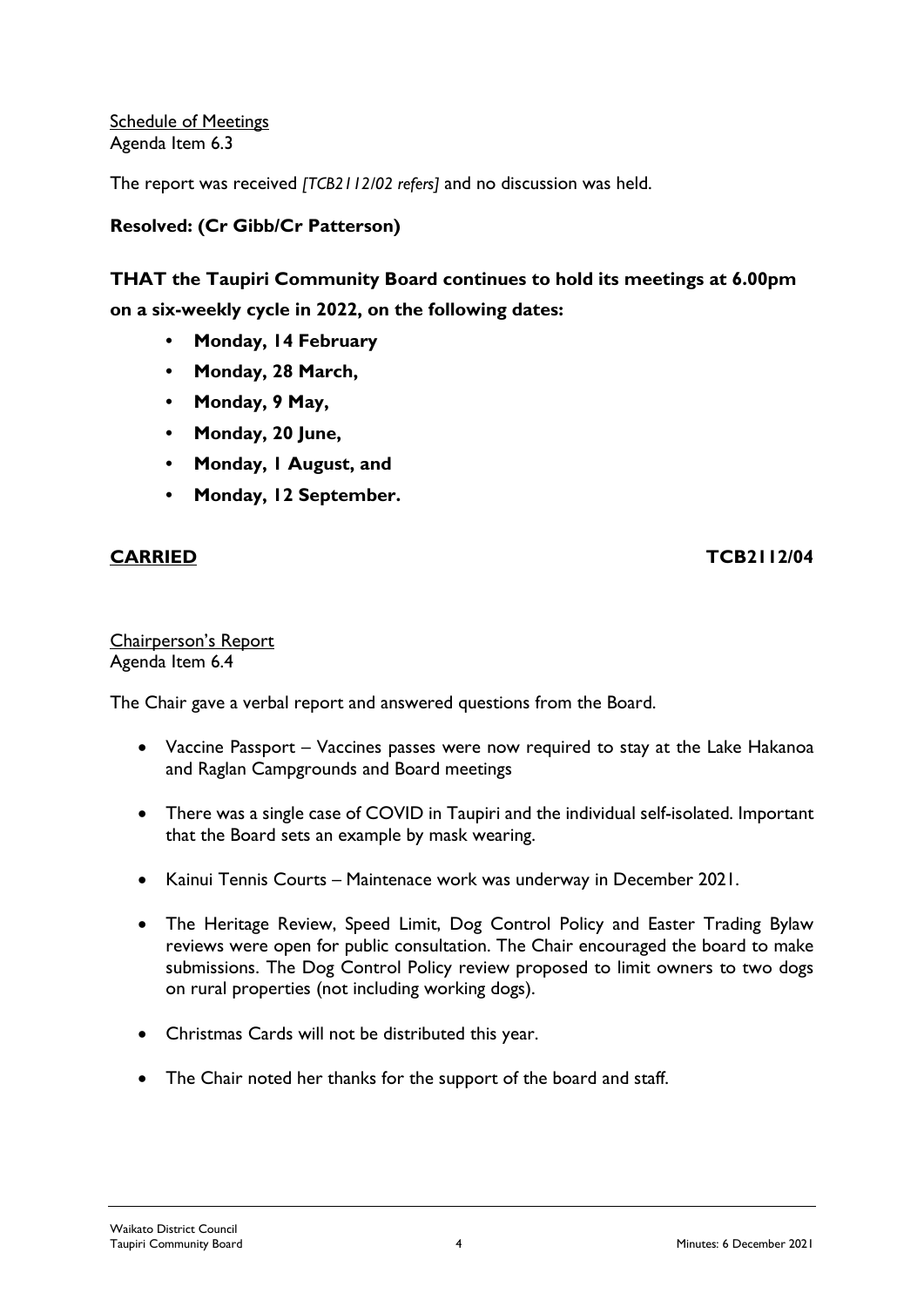Councillors' Report Agenda Item 6.5

Crs Gibb and Patterson gave a verbal overview on current Council issues.

Cr Gibb – Encouraged the Board to make a collective submission into the bylaw reviews that were open for consultation, as well as submissions by each board member. Important that all views in the community were considered and represented. Important that the Board consider having input into the Heritage Review.

Cr Patterson – There had been alot of Council Zoom meetings. Looking forward to returning to having in person meetings.

# **PROJECTS**

Parks & Reserves Agenda Item 7.1

Mr Van Dam and Ms Morley provided a verbal update and answered questions from the Board.

- Bob Byrne Park had been tagged a few times. Ms Morley had been using the 'Snap, Send, Solve' App that notifies tagging. The parks were looking well maintained and managed.
- Avocado Trees on Murphy Lane One of the eight trees had died.

Taupiri School Updates Agenda Item 7.2

Ms Ormsby-Cocup provided a verbal update and answered questions from the Board.

• The School had their end of year prizegiving on Wednesday I December.

Taupiri Mountain (Maunga) Agenda Item 7.3

No update was provided.

Emergency Procedures – Civil Defence Agenda Item 7.4

No update was provided.